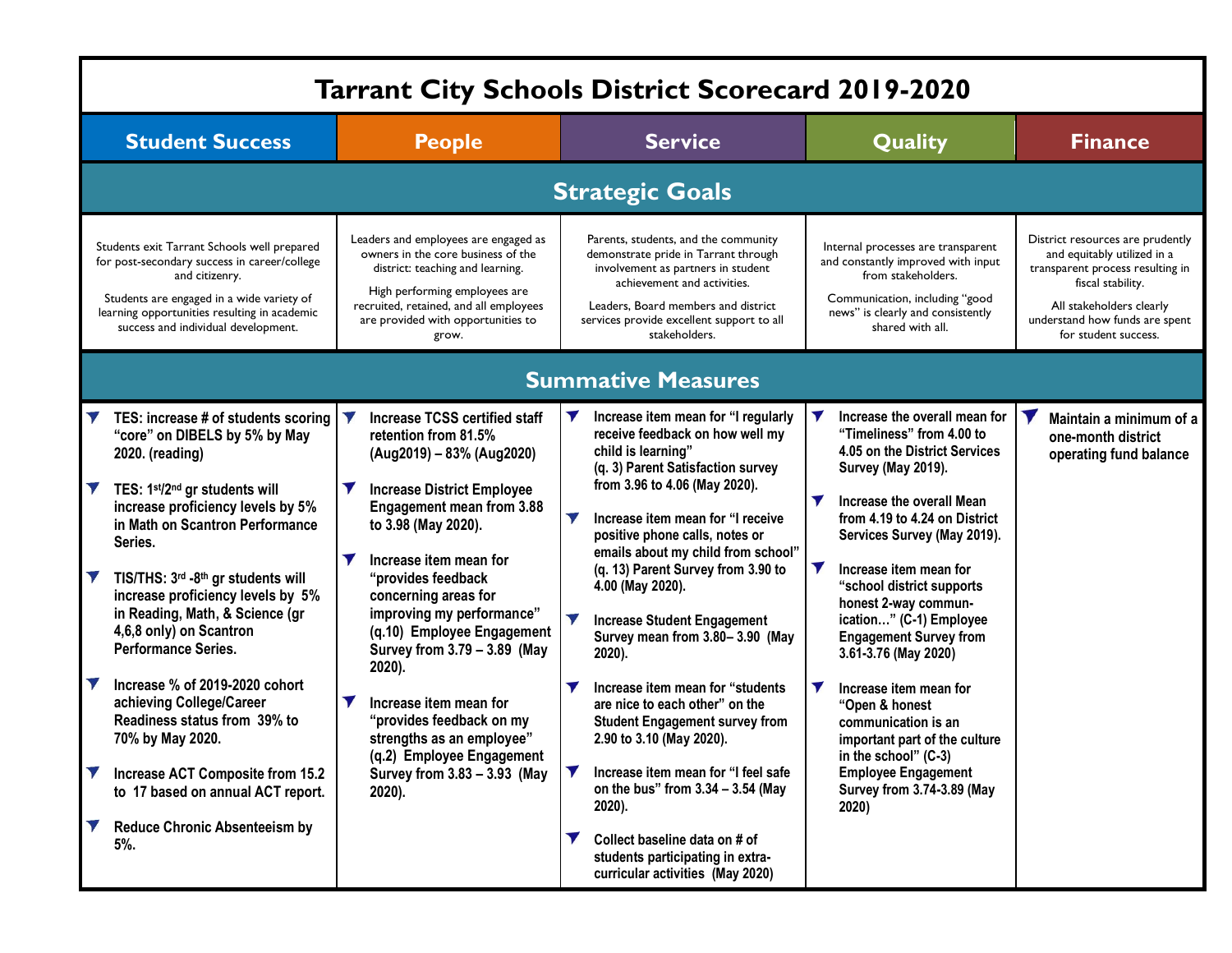| <b>Student Success</b>                                                                                                                                                                                                                                                                                                                                                                                                                                                                                                | <b>People</b>                                                                                                                                                                                                                                                                                                                                                                                                                                                                                                                                                                                                                                                                                                                                                                                                                                                                                                    | <b>Service</b>                                                                                                                                                                                                                                                                                                                                                                                                                                                                                                                                                                                                                                                                                                                                                                                                                                                                                                                                                                            | <b>Quality</b>                                                                                                                                                                                                                                                                                                                                                                                                                                                                                                                                                                                                                                                                                                                                                                                                                                     | <b>Finance</b>                                                                                                                                                                                                                                                                                                                                                                                                                                                                                    |  |  |  |  |  |  |
|-----------------------------------------------------------------------------------------------------------------------------------------------------------------------------------------------------------------------------------------------------------------------------------------------------------------------------------------------------------------------------------------------------------------------------------------------------------------------------------------------------------------------|------------------------------------------------------------------------------------------------------------------------------------------------------------------------------------------------------------------------------------------------------------------------------------------------------------------------------------------------------------------------------------------------------------------------------------------------------------------------------------------------------------------------------------------------------------------------------------------------------------------------------------------------------------------------------------------------------------------------------------------------------------------------------------------------------------------------------------------------------------------------------------------------------------------|-------------------------------------------------------------------------------------------------------------------------------------------------------------------------------------------------------------------------------------------------------------------------------------------------------------------------------------------------------------------------------------------------------------------------------------------------------------------------------------------------------------------------------------------------------------------------------------------------------------------------------------------------------------------------------------------------------------------------------------------------------------------------------------------------------------------------------------------------------------------------------------------------------------------------------------------------------------------------------------------|----------------------------------------------------------------------------------------------------------------------------------------------------------------------------------------------------------------------------------------------------------------------------------------------------------------------------------------------------------------------------------------------------------------------------------------------------------------------------------------------------------------------------------------------------------------------------------------------------------------------------------------------------------------------------------------------------------------------------------------------------------------------------------------------------------------------------------------------------|---------------------------------------------------------------------------------------------------------------------------------------------------------------------------------------------------------------------------------------------------------------------------------------------------------------------------------------------------------------------------------------------------------------------------------------------------------------------------------------------------|--|--|--|--|--|--|
| <b>Progress Monitoring Measures</b>                                                                                                                                                                                                                                                                                                                                                                                                                                                                                   |                                                                                                                                                                                                                                                                                                                                                                                                                                                                                                                                                                                                                                                                                                                                                                                                                                                                                                                  |                                                                                                                                                                                                                                                                                                                                                                                                                                                                                                                                                                                                                                                                                                                                                                                                                                                                                                                                                                                           |                                                                                                                                                                                                                                                                                                                                                                                                                                                                                                                                                                                                                                                                                                                                                                                                                                                    |                                                                                                                                                                                                                                                                                                                                                                                                                                                                                                   |  |  |  |  |  |  |
| Benchmark Assessments (2X a yr)<br><b>Student Attendance Reports</b><br>(monthly)                                                                                                                                                                                                                                                                                                                                                                                                                                     | V<br>Rounding log (total number of<br>employees rounding with)<br>$\blacktriangledown$<br>30/90 Day Meeting logs (new<br>employees-total number meetings)<br>Documentation of Glows/Grows<br>$\blacktriangledown$<br>V<br>Documentation of quarterly<br>progress monitoring ck in mtgs                                                                                                                                                                                                                                                                                                                                                                                                                                                                                                                                                                                                                           | Mid-year Mini-survey for Parent<br>Satisfaction<br>V<br>Parent Communication Log (Phone<br>Calls /Positive Notes)<br>Mid-year Mini student survey (focus<br>on Q 15).<br>V<br>Bus discipline referrals                                                                                                                                                                                                                                                                                                                                                                                                                                                                                                                                                                                                                                                                                                                                                                                    | <b>District Support Services</b><br>"Action Plan" Reporting<br>V<br>Document/chart<br>"timeliness' to complete<br>projects<br>$\blacktriangledown$                                                                                                                                                                                                                                                                                                                                                                                                                                                                                                                                                                                                                                                                                                 | Monthly Monitoring of the<br>Fund Balance and reporting<br>to the board and leadership<br>team of progress<br>$\blacktriangledown$<br>Monthly Variance Report for<br>all departments                                                                                                                                                                                                                                                                                                              |  |  |  |  |  |  |
|                                                                                                                                                                                                                                                                                                                                                                                                                                                                                                                       | <b>Strategic Actions</b>                                                                                                                                                                                                                                                                                                                                                                                                                                                                                                                                                                                                                                                                                                                                                                                                                                                                                         |                                                                                                                                                                                                                                                                                                                                                                                                                                                                                                                                                                                                                                                                                                                                                                                                                                                                                                                                                                                           |                                                                                                                                                                                                                                                                                                                                                                                                                                                                                                                                                                                                                                                                                                                                                                                                                                                    |                                                                                                                                                                                                                                                                                                                                                                                                                                                                                                   |  |  |  |  |  |  |
| V<br>PD for teachers based on individual,<br>grade level or content specific needs<br>V<br>Data analysis by grade level monthly<br>OR by grading period AND<br>adjustment of instruction<br>V<br>Depth of Knowledge PD implemented<br>and ongoing throughout the year<br>V<br>Goal setting k-12<br>V<br>Recognize students who have made<br>Honor Roll each 9 weeks.<br>V<br>Investigate in-house dual enrollment<br>Y<br><b>AdvancEd Priority #1:</b><br><b>Implement student mentoring</b><br>program district-wide | V<br>Round with employees monthly<br>Provide teachers/staff with<br>Y<br>Glows & Grows after<br>walkthroughs<br>V<br><b>Quarterly Progress Monitoring</b><br>mtgs of Goals and Next Steps<br>with individ. staff members<br>V<br>District recognition process with<br>thank you notes from district<br>staff quarterly<br>Implement "time to complete"<br>V<br>strategy for ensuring all<br>employees take survey<br>Brainstorm (system-wide) ways<br>to improve (Q 14). School teams<br>prioritize suggestions.<br>Remind/Explain to all staff the<br>definition of $(Q 14)$ prior to EE.<br>V<br><b>AdvancEd Priority #2:</b><br><b>Create standards-based</b><br>formative/common<br>assessments<br><b>AdvancED Priority #3:</b><br><b>PD Turnaround w/ Peers</b><br>Agenda, principals sign off<br>(Time table needed for turn<br>around)<br>Reward "what right looks like"<br>using Standards of Excellence | V<br>Implement "targeted" opportunities<br>for parent and student survey<br>completion<br>Teacher calls/notes to every parent,<br>before school year, before<br>Christmas, and before end of year<br>Implement / Reinforce Positive<br>V<br>Behavior program at each school.<br>V<br>Implement "mentoring" program at<br>each school.<br>V<br>Stress Character Ed at each school<br>Increase after school activity<br>opportunities for students (including<br>but not limited to)<br>21 <sup>st</sup> Century<br>$\circ$<br>Discovery Club<br>$\circ$<br>Math Team<br>$\circ$<br>Ambassadors<br>$\circ$<br>Music/Art<br>$\circ$<br>Band<br>$\circ$<br>Tutoring<br>$\circ$<br>Sports<br>$\circ$<br>Robotics<br>$\circ$<br>Bus driver training: maintaining<br>discipline; supporting Foundations<br>V<br>Use activity bus to teach students<br>how to load and unload the bus<br>properly, bus safety procedures,<br>and appropriate behavior while on<br>the bus. (during PE classes???) | V<br><b>District Departments "Short</b><br>Cycle" reporting at Board<br>Meetings<br>V<br>Implement "Feedback<br>Circle" on a routine basis<br>during Principal Meetings<br>V<br><b>District Department leaders</b><br>to Round on School<br>Leaders and/or School Key<br>Personnel.<br>V<br><b>DSS Survey rollouts</b><br>V<br>EOP - Emergency<br>Operation Protocol<br>(systematic/system wide)<br>V<br>Hold regularly scheduled<br><b>Assistant Principal Mtgs</b><br>(data-driven, open/on-going<br>communication)<br>V<br><b>Principal Data Mtgs</b><br>V<br>Use multiple<br>communication strategies<br>(internal & external)<br>including:<br>Quarterly staff meetings<br>$\circ$<br>System newsletter<br>$\circ$<br>Remind Me App for texting<br>$\circ$<br>important information to<br>central office staff,<br>principals, and Board mbrs | $\blacktriangledown$<br>Post Progress toward goal<br>(or %) each month on<br>website/newsletter (like a<br>thermometer fundraiser<br>graphic)<br>$\blacktriangledown$<br>Operationalize energy-<br>saving measures at each<br>building<br>V<br>Purchase orders processed<br>in a timely manner (defined<br>as moved from step to next<br>step within 48 hours for each<br>step)<br>$\blacktriangledown$<br>Purchase paperless<br>purchase order software to<br>process POs in a timely<br>manner. |  |  |  |  |  |  |